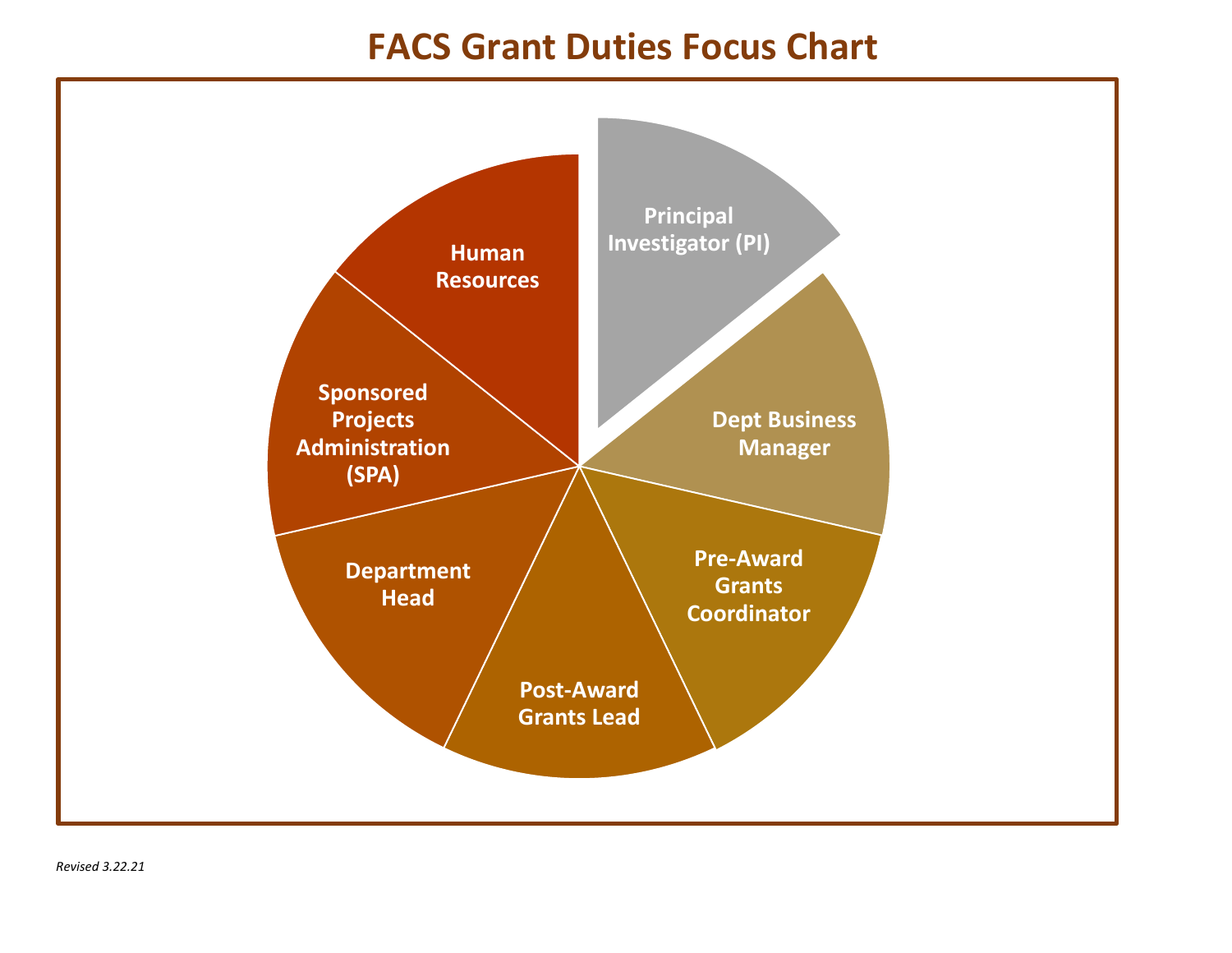# **Principal Investigator (PI)**

### • **Daily administration of project/grant**

- Obtains appropriate internal approval for proposals and ensure that proposals meet federal regulations and university and sponsoring agency policy and procedures
- Develops categorized budgets and budget justifications in accordance with regulations and policy and procedures
- Oversees the conduct of research
- Reviews routine project reports and provides direction to business manager for corrections
- Complies with technical, progress, and compliance reporting requirements
- Oversees administration of project funds, verify the authenticity and accuracy of expended funds, and approval of timecards
- Coordinates and oversees determination of allowable and allocable project expenditures in accordance with regulations and policy and procedures
- Coordinates and oversees identification and authorization cost sharing obligations and expenditures
- Coordinates with department and SPA to request residual balance, for fixed price projects
- Coordinates and oversees completion and submission of appropriate final closeout or transfer forms
- Ensure that all key personnel involved in human and animal research complete and comply with the required education for the protection of human participants in accordance with regulations and policy and procedures
- **Manage employees hired and funded under grant** including annual performance, timecards, supervision, etc.
- Adhere to all federal, state, and local regulations and university and sponsoring agency policies and procedures instituted to protect the health and safety of research participants, personnel, and the environment

# **Pre-Award Grants Coordinator – Michael McGough**

- **Assists with grant proposals**: development, editing, compliance review, submission, awarding support
- Assists college administration with identifying grant writing support, training opportunities, and resources for faculty and graduate students
- Identifies and distributes relevant funding opportunities
- Responds to questions regarding grant compliance, policies, and regulations
- Coordinates with SPA and other units across campus
- Report proposals and awards to college administration

# **Dept Business Manager (BM) - Varies**

- Responds to PI daily requests as needed
- Keep PIs updated on the financial position of their grants
- **Process and approve day-to-day financial transactions**: POs, OneSource payment requests and expense reports, UGAMart and ANOPS purchases and approvals, P-Card transactions
- Process payroll: set up funding for employees and process any corrective actions needed in OneUSG Connect
- Coordinate swith BFO to initiate salary savings process
- Helps PIs finalize all financial transactions for grant closings, including confirming final expenses with SPA
- Provides routine spending reports to Program Coordinators
- Assists with budget forecasting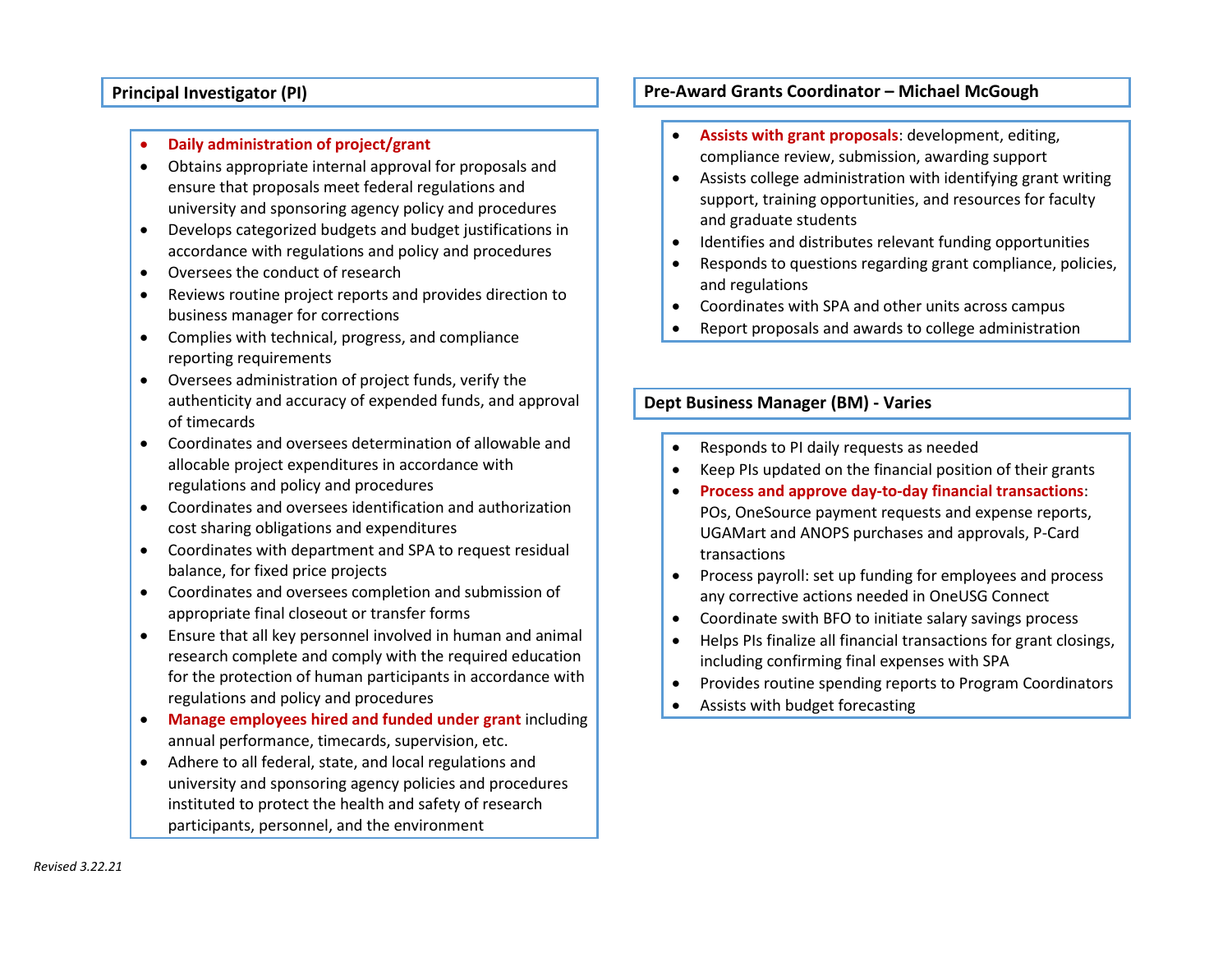## **Post-Award Grants Lead (BFO) – Jen MacDonald**

- **Oversight of the College's grant portfolio of funding**
- Processes modifications in the Grants Portal
- Provides notifications of new awards, modifications of awards, and pending closure of awards (60, 30 days)
- Provides support with budgets and account codes
- Trains/Guides PIs & Bus Mgrs using project status reports
- Calculates and records salary savings information
- Monitors current year IDC revenue, and allocate IDC revenue from CAES each quarter
- Assists PIs and business managers in connecting with SPA contacts

# **Department Head (DH) - Varies**

- Approvals for proposals in Grants Portal, including IDC distribution and budget setup
- Backup approver for PI for payments and reimbursements related to grant in UGA Financial Management
- **Supervision of Department PI, Bus Mgr and HR support** including annual performance review and progress toward promotion and tenure (if applicable) and routine oversight of work, performance, results, etc.
- **Oversight of financials for Department** with monthly review including grants
- Assists faculty/PI with top level issues on research or financials
- Reports to Dean annually regarding financial health of department
- Supervision and routine oversight of business manager and HR personnel supporting PI and department

# **Sponsored Projects Administration (SPA) – Cathy Cuppett**

- Provides training and education
- Reviews, approves, and submits proposals
- **Act as liaison with sponsors** and compliance oversight agencies
- Negotiates and accepts awards, including subcontracts
- Establish restricted award chartrstrings
- Obtains sponsor approval for rebudgeting
- Prepares and submits invoices and certifies all financial reports
- Relinquish awards

**Human Resources (HR): Department (Varies) and College – Delilah Nageotte**

#### **Department HR - Varies**

- Works directly with PI and College HR Coordinator for hiring and staffing needs
- Initiates position description changes, job postings, and hiring proposals in UGAJobs
- Coordinates with search committees on interviews and inputting applicant dispositions into UGAJobs
- Drafts offer letters
- Initiates termination requests for student workers, graduate assistants, and temporary workers in OneUSG Connect

#### **College HR – Delilah Nageotte**

- Reviews/Approves position description changes, transfers of positions, job postings, draft offer letters, and hiring proposals
- Works with Department Head and PI on Reduction in Force (RIF's)
- Completes onboarding meetings and exit interviews with all staff and faculty